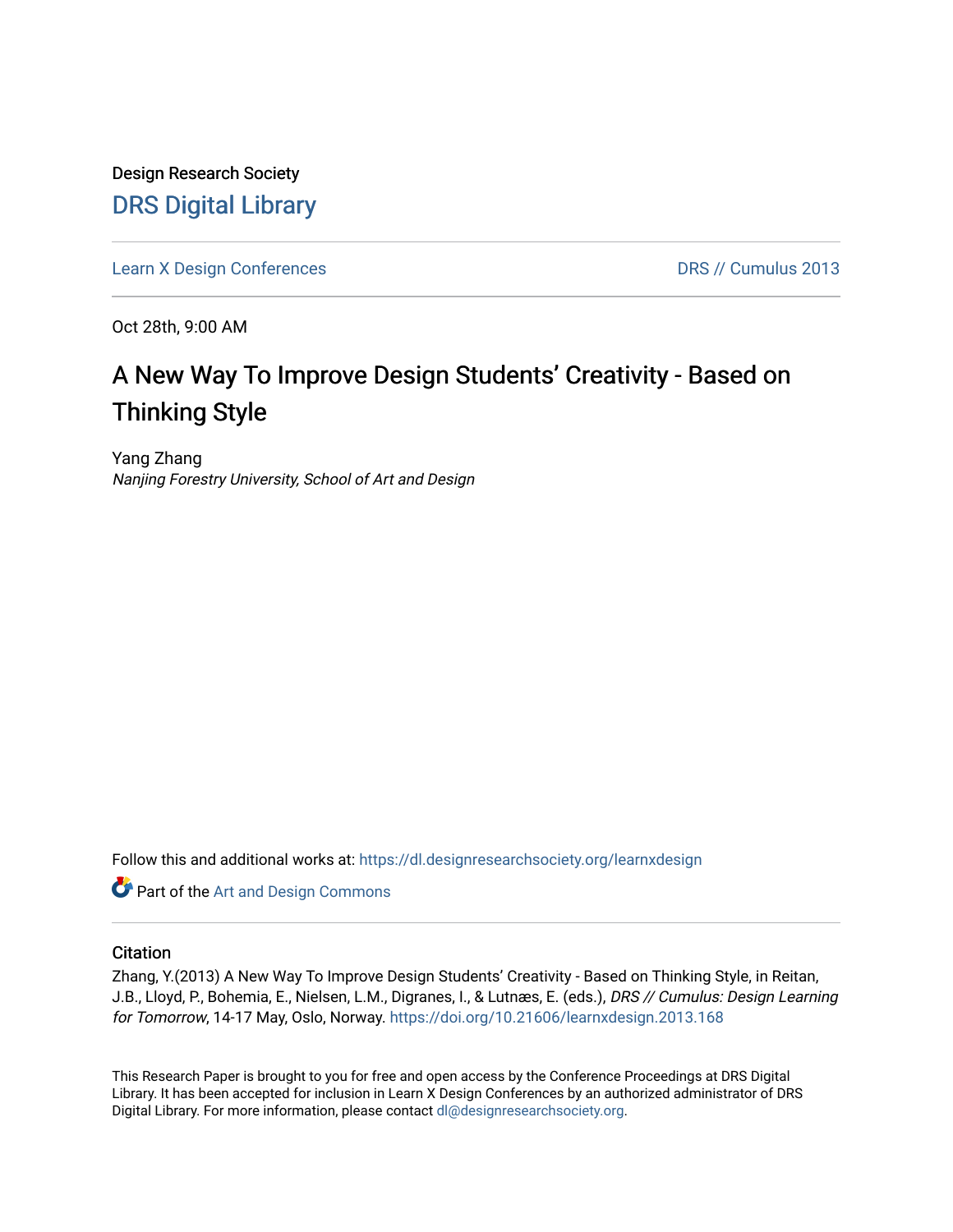DRS // CUMULUS 2013 2nd International Conference for Design Education Researchers Oslo, 14–17 May 2013



# **A New Way To Improve Design Students' Creativity - Based on Thinking Style**

Yang ZHANG<sup>\*</sup>

 $\overline{a}$ 

Nanjing Forestry University, School of Art and Design

*Abstract: China is developing rapidly in many areas; currently over 50% of products (including household supplies, industrial products, some raw materials) in the world are 'made in China'. However, during the past 30 years of reformation and opening, there have been very few designers, educated in China, with a global reputation. To change current situation of 'made in china' to 'created in china', re-energizing Chinese design education is important. The research focus on higher education and explores new approaches to improve design students' creativity. Thinking styles are not dictate by physical condition. This indicates that we cannot judge a person's thinking style with the standards, high or low, good or bad. In the field of Education, providing a suitable match between teaching methods and thinking styles will facilitate effective development (Sternberg, 1997). It is proposed, therefore, that to improve students' creativity efficiently it is important to identify their thinking styles and identify and facilitate the corresponding teaching methods. This article presents research exploring an 'alternating teaching method' applied in Higher Education for improving design students' creativity. The research concerns thinking styles and the relationships between design process, creative process and education system.* 

*Keywords: creativity, thinking styles, legislative, executive* 

<sup>\*</sup> Corresponding author: Nanjing Forestry University | China | e-mail: zhangyang810703@hotmail.com

Copyright © 2013. Copyright in each paper on this conference proceedings is the property of the author(s). Permission is granted to reproduce copies of these works for purposes relevant to the above conference, provided that the author(s), source and copyright notice are included on each copy. For other uses, including extended quotation, please contact the author(s).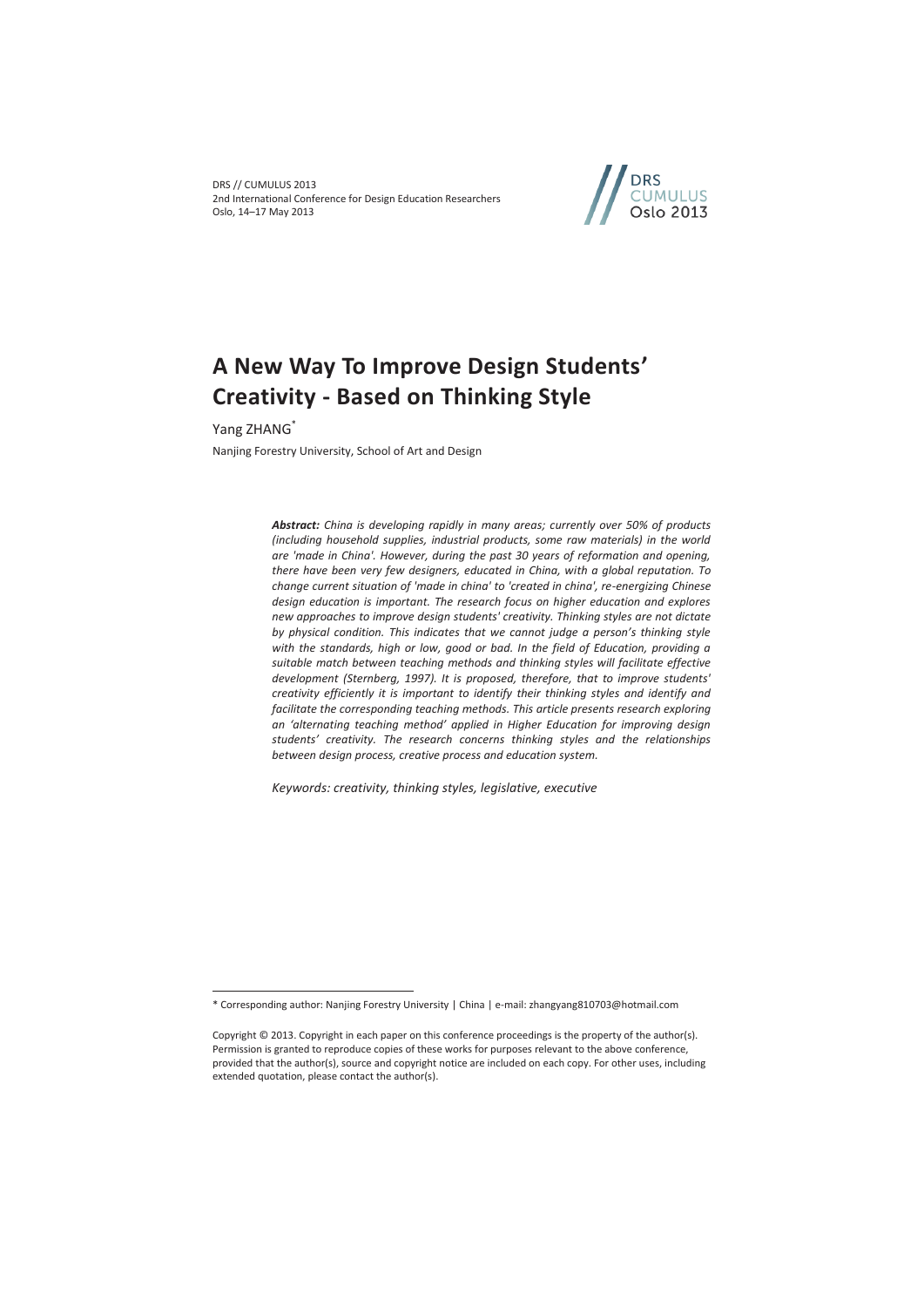# **Idea forming**

 Creativity is an integral and essential part of the landscape design process. Without creativity in design there is no potential for innovation, which is where creative ideas are actually implemented (Mumford and Gustafson, 1988; Amabile, 1996). There is no exact definition of creativity, a common misunderstanding equates creativity with originality. In point of fact, there are very few absolutely original ideas. The fact that creativity is based on knowledge of previous work in one's field is the justification for teaching the history and foundations of a given field as a resource for future research and creative work. Psychologists usually consider creativity as a part of cognitive process. Thus creativity is the ability to see connections and relationships where others have not and the critical part of enhancing creativity should be improving creative thinking.

 In recent years, modules that aim to improve undergraduate design students' creative thinking have been encouraged in P.R.China (following "China" in this article equals to P.R.C). For example, Tsinghua University, Central Academy of Fine Art, Nanjing University of Arts and Nanjing Forestry University (NJFU) have employed a 'project-oriented teaching method' to achieve this aim (Ye, 2007). However, research shows that these students made little progress in creative thinking (Zhang & Li, 2008). Historically, in the field of creativity development, researchers have focused on people's physical condition and innate qualities, such as intelligence. Thinking styles, however, are formed through socialization and develop in relation to living environments. The theory of 'thinking styles' argues that the 'project-oriented teaching method' only matches people with a 'legislative' style (Sternberg, 1997). Therefore, this research project aims to develop an 'alternating teaching method' supportive of a range of thinking styles to promote students' creative thinking.

 The 'alternating teaching method' is supposed to match design students with a range of thinking styles, as good matches between teaching methods and thinking styles will make people develop better (Sternberg, 1997). In terms of creative thinking, three kinds of thinking styles are identified into 'legislative', 'executive', and 'judicial'. Students with a legislative style like to create ideas whereas students with an executive style prefer to be given guidance as to what to do or how to do, and students with a judicial style combine the former two styles (Isaksen & Gaulin, 2005; Sternberg, 1997). 'Project', as a student-centred teaching method, advocates self-direction and openended inquiry (Fried-Booth, 2002), which Csikszentmihalyi (1996) has described as 'congenial' conditions for fostering students' creative thinking. However the performances of students with an executive thinking style lead them to stop progress without guidance, especially in a long-term design project. The 'alternating teaching method' will be achieved through solving this problem. People's thinking styles are formed through socialization with complex components (Sternberg, 1999) and therefore it cannot be changed easily. Thus the 'alternating teaching method' would be based on the 'project-oriented teaching method', to provide 'congenial' conditions for promoting creative thinking, but would also use an assisted teaching method to fit with legislative or executive thinking styles. As students with a 'judicial' style are between the two opposite styles, they will not be considered as a focus in this programme.

#### *Detail designing*

 It is proposed that lectures would be integrated in 'project-oriented teaching method' as an assisted teaching method to form this 'alternating teaching method'.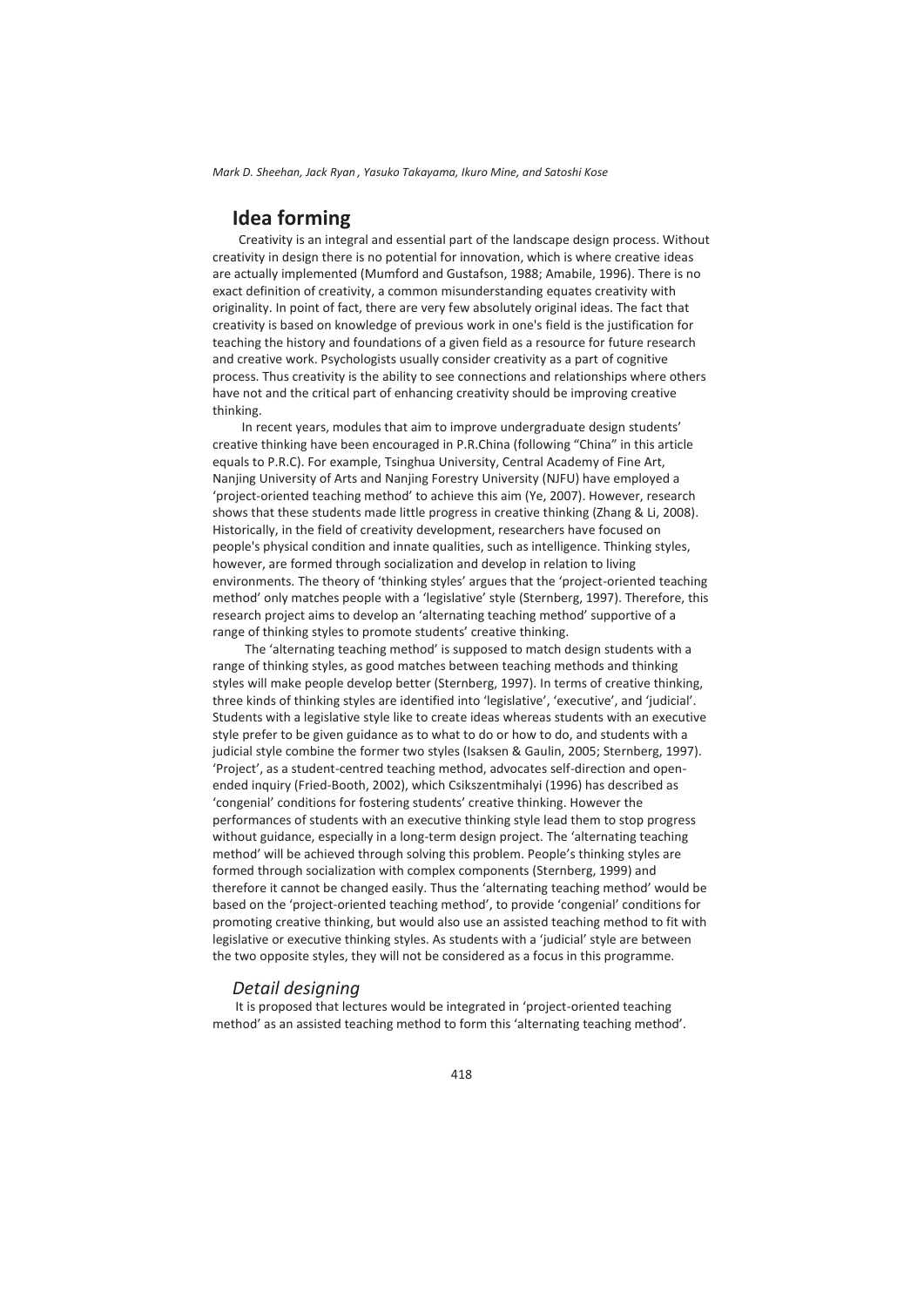People will think creatively when they decide what they want to do (Kaufman, 2007), this willingness to creative thinking is easy to encourage when introducing related information like 'a concrete definition of creative thinking' in an efficient way (Cropley, 2001). For lecture's great efficiency in delivering factual and conceptual understanding (Exley & Dennick, 2004), this willingness of students with either legislative or executive thinking style would be provoked. Moreover, lecture is the most efficient method for students with an executive thinking style (Sternberg, 1999) to give them guidance of how to achieve creative thinking to reduce their limits in a project. Combination of teaching methods is being advocated for the sake of different teaching aims (Gage & Berliner, 1975). The critical point of whether this 'alternating teaching method' would be efficient or not depends on how to apply different types of teaching methods- "project" "lecture" and "discussion" in an appropriate stage.

China's particular 'test-oriented education system' encourages students to cultivate an executive thinking style. In China, students have to take unified tests for entering the schools of next level, the contents of which are entirely from textbooks and have no aspect relating to creativity (Gu, 1990). The competition is quite intense in the 'university entrance test', as an account showed in 2008 that only 25 per cent of all students participating in this test were qualified to enter universities for higher education. Students will get higher marks in tests if they obey and follow exactly what teacher tells them. Thus, a large number of students with an executive thinking style have been fostered. The 'alternating teaching method' will be tested in chosen universities in China involving undergraduate design students by conducting a longterm design project (one year/two semesters). Through observing and analysing teaching practices and studio sessions, it will be investigated how this 'alternating teaching method' makes efforts to enhancing creative thinking of students with either legislative or executive thinking styles. 'Instructions for Stylistic Self-Assessment' (Sternberg, 1999) (attachment1) will be chosen to distinguish students thinking styles.

The aim of this programme should be included with:

- To develop a teaching method, with learning conditions, to support design students with either legislative or executive thinking style.
- To make students with either legislative or executive thinking style improve their creative thinking.

## Methodology

#### *1. Literature review and case studies*

 Review related literature relating to thinking styles, creative thinking and creative thinking education. "Meta-analysis" (Neuman, 2006) has been employed to manage the findings and identify related themes and explanatory-multiple-case studies has also been conducted (Yin, 2003), where qualitative data are collected and analysed (Ganhan & Hannibal, 1999) to identify best practices in encouraging creative thinking in undergraduate design students.

 Csikszenmihalyi (1996) has described the creative process as comprising five steps: preparation(immersion in a set of problematic issues that are interesting and arouse curiosity), incubation (ideas are churched around, below the level of consciousness, and unusual connections are made), insight (pieces of puzzle begin to fall into space), evaluation (deciding which insight is most valuable and worth pursuing) and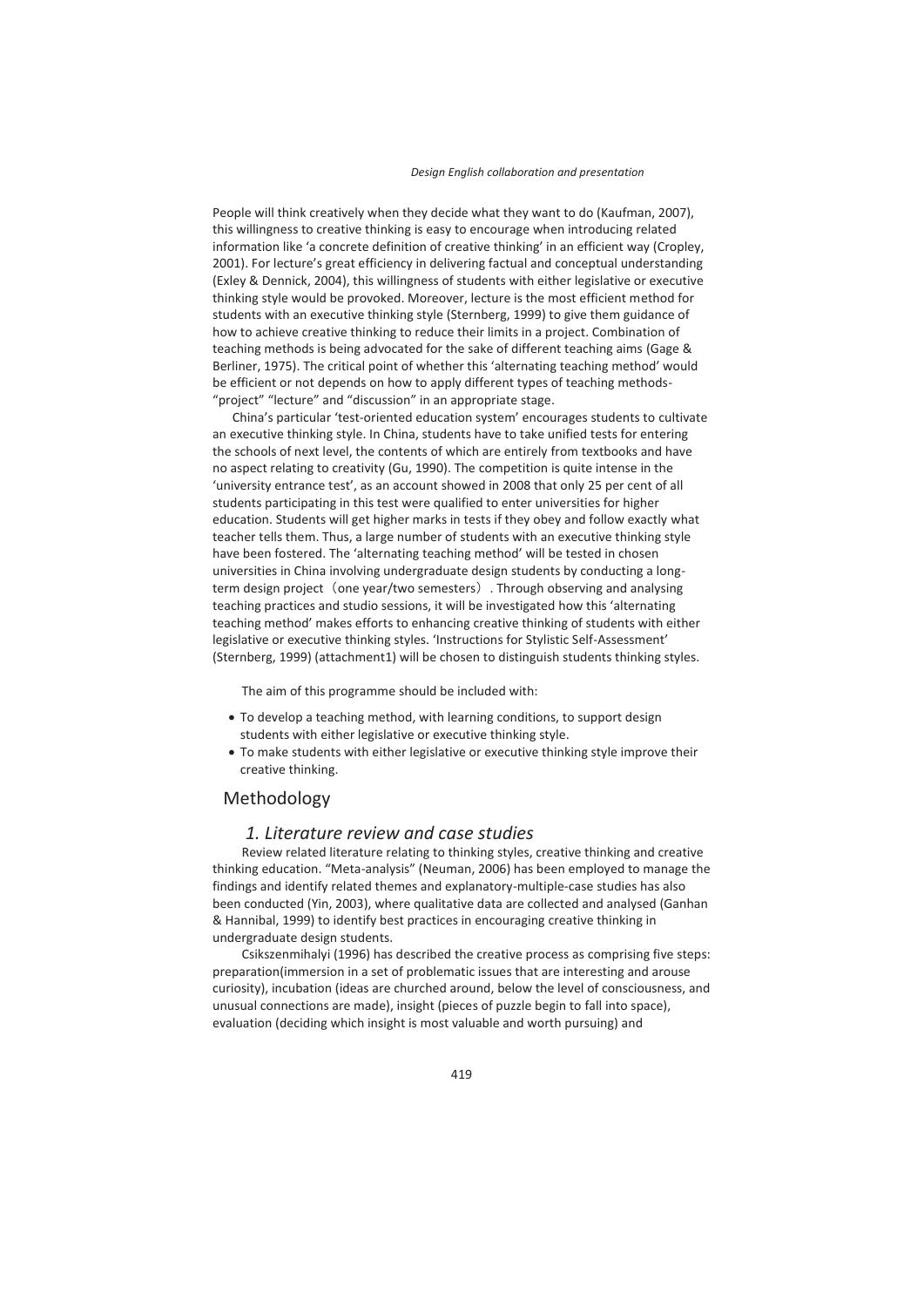elaboration (turning the insight into something real). We can find from the description of key stages of the architecture design process of Royal Institute of British Architects (RIBA) Plan of Work that these key stages are much more similar with Csikszenmihalyi's creative process: the problem area (problem definition and understand problem) has the characteristic of step one 'preparation'; the concept area (concept design and concept development) has the characteristic of step two and three (incubation and insight); detailed design and evaluation is equal to the step four (evaluation) and production/manufacture is equal to step five (elaboration). What's more, one research conducted by Howard, Culley and Dekoninck (2008) has clearly explained the similarity between the creative process and engineering design. Thus the design project process can be designed into the following five stages: preparation stage, the stage of thinking (Discovery), the stage of insight (solution), the stage of assessment, as well as production stage. On the basis of the design project, at of the beginning of each stage, according to the students' different thinking styles using "lecture" teaching method to provide specific guidance and fully arouse students' desire to create, therefore, those "executive" students in specific implementation of the design project will have a clear goal and no longer feel confused. Students with 'legislative' style will also be able to make creative thinking preparation at the beginning of each stage of the design project so as to achieve the effective implementation of the preparation, which is students' creativity development objective. Further more, appropriate thinking training course (based on Lateral Thinking, De Bono, 1970) is set before particular steps which is meant to maximize students' interest in the project practice in creative thinking. Discussions are also integrated into certain stage to achieve a specific objective.

 The prototype of module using the new teaching method is designed as below [Fig1]: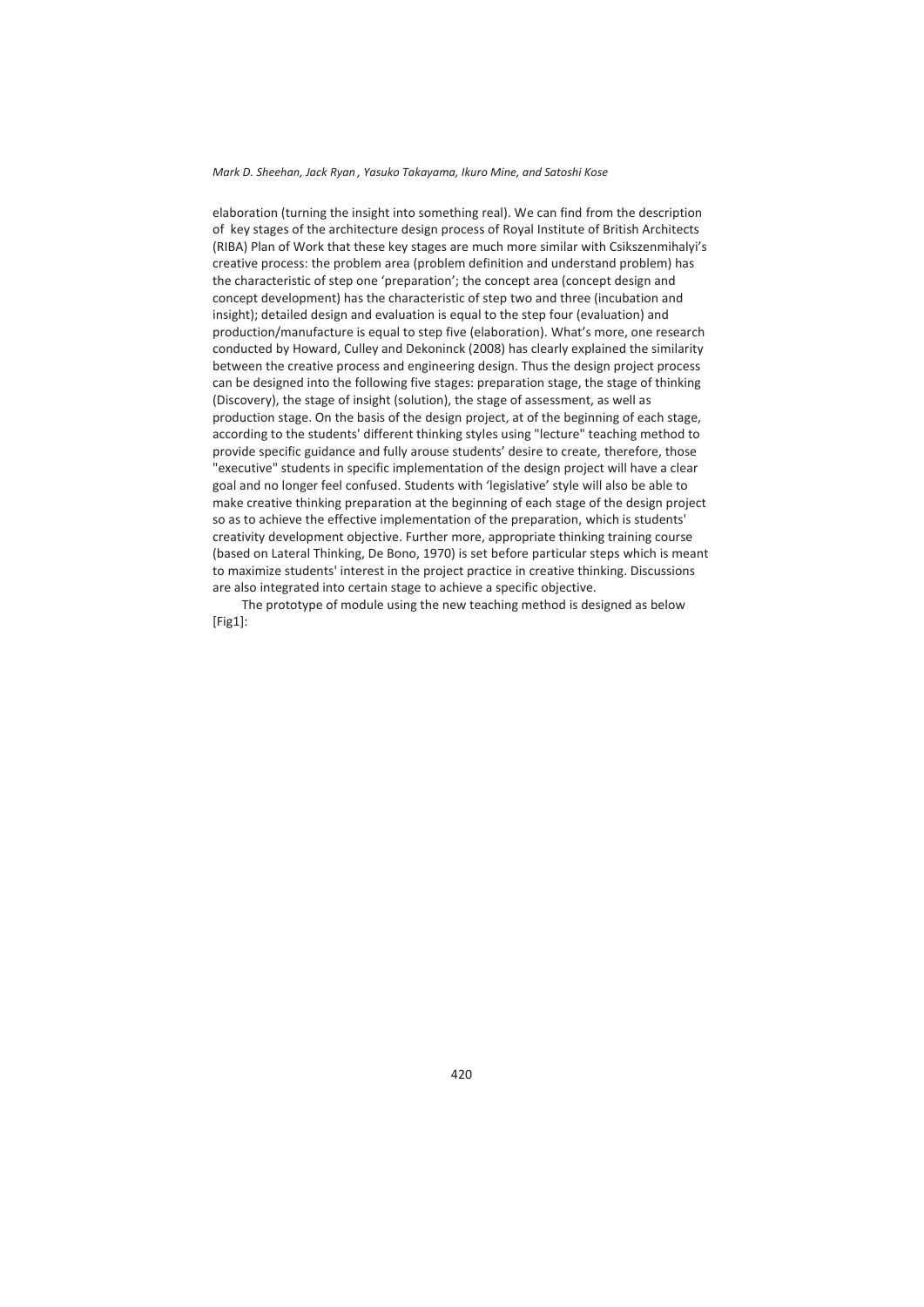| The project<br>stages and<br>time period                     | The alternating<br>teaching method                                                                                                  | Assignment                                                        |
|--------------------------------------------------------------|-------------------------------------------------------------------------------------------------------------------------------------|-------------------------------------------------------------------|
| Preparation<br>(Information<br>collection)<br>2012.9-2012.12 | 1. Lecture:<br>Introduction of creativity 1<br>Thinking training 1<br>2. Lecture:<br>Introduction of project 1<br>3. Implementation | To determine the<br>core of<br>this design project                |
| Thinking<br>(Discovery)<br>2013.1-2013.3                     | 1. Lecture:<br>Introduction of creativity 2<br>Thinking training 2<br>2. Lecture:<br>Introduction of project 2<br>3. Implementation | To generate ideas<br>for design concept<br>as many as<br>possible |
| Insight<br>(Solution)<br>2013.4-2013.7                       | 1. Lecture:<br>Thinking training 3<br>2. Discussion 1<br>3. Implementation                                                          | To develop<br>design concepts                                     |
| Assessment<br>(Evaluation)<br>2013.8-2013.12                 | 1. Lecture:<br>Introduction of project 3<br>2. Discussion 2<br>3. Implementation                                                    | To determine the<br>design concept                                |
| Production<br>(Elaboration)<br>2013.12-2014.2                | 1. Lecture:<br>Introduction of project 4<br>2. Discussion 3<br>3. Implementation                                                    | Detail design<br>and mock-up                                      |

*Figure 1. the Prototype of module using the 'alternating teaching method'* 

## *2. Survey research (Neuman, 2006)*

 To conduct this programme, collecting statistical information of professional design teachers and students in China's universities is necessary, which relates to whether the programme could be launched successfully. More over, information about these teachers and students' understandings and perceptions of creative thinking at the present stage has been collected which is significant for samples choosing in the following experiment stage. Questionnaire was designed based on the questionnaire of 'creativity in schools: a survey of teachers in Europe'(Cachia, Ferrari, 2010) and a few questions relating to Chinese local conditions were inserted as well according to the current situation of Chinese design education. The questionnaire was designed into three parts: 1.Basic information, including gender, age, etc. 2.Learning capability and character test (only for students). 3. Information about how Chinese teachers and students understand Creativity. Each questionnaire has its Number which helps to determine participants of the following experiment. Through this investigation, 6 teachers, whose understanding of creativity has a lot in common, have been chosen to join in the experiment, and 500 students have been chosen to take part in the next test for the experiment.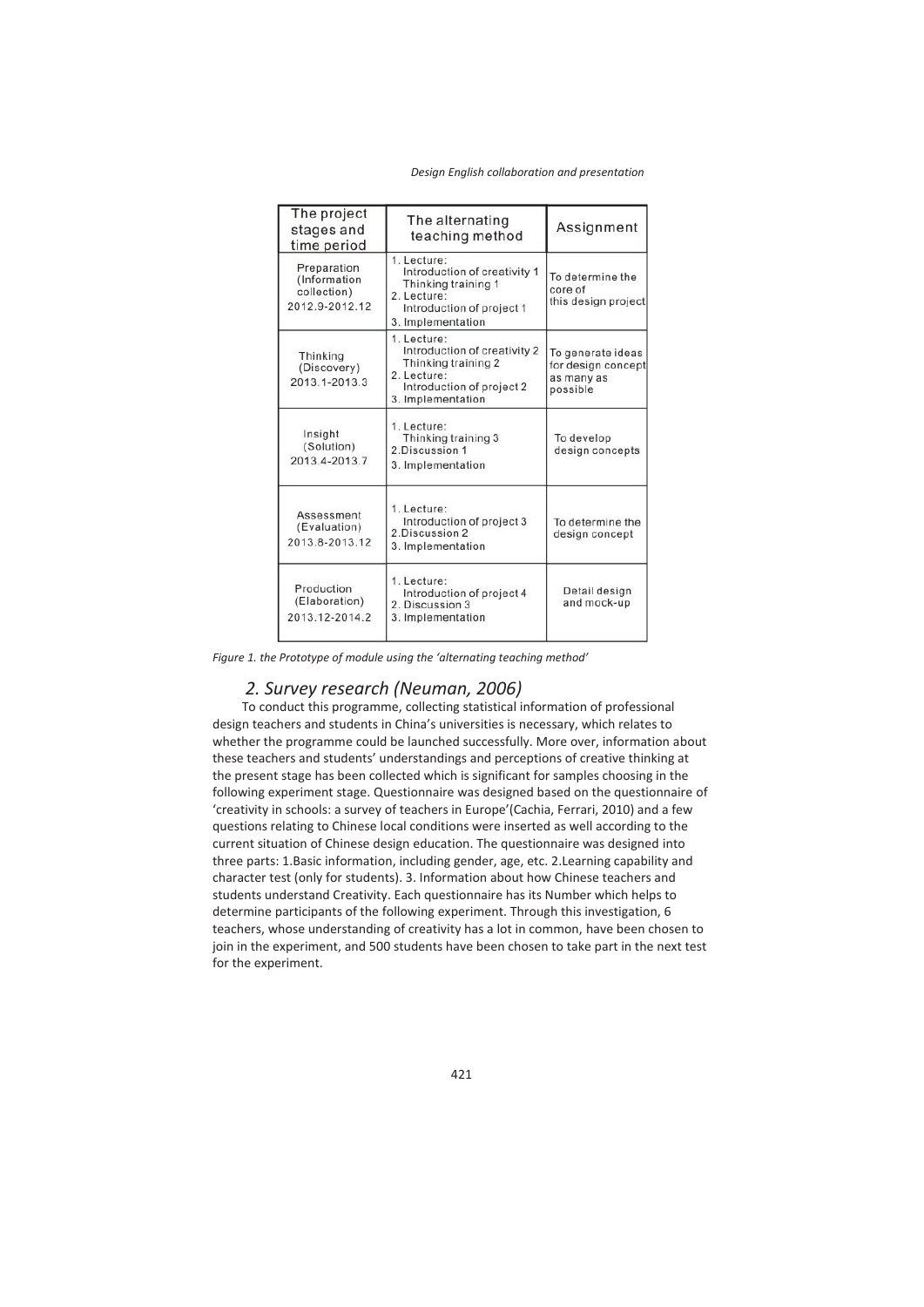## *3. Experimental research (Neuman, 2006):*

 This part should be the most important part of this programme, the testing of the effectiveness of 'alternating teaching method' are managed through a few aspects shown as below:

#### A. SAMPLES CHOOSING

 The samples are chosen according to the result of previous survey and 'Sternberg-Wagner Self-Assessment Inventory on the Legislative Style and Executive Style' [Appendix 1 Table 1]. 6 teachers and 120 students are from the Nanjing Forestry University, Nanjing University of Arts, and Central Academy of Fine Arts. These 120 students are chosen from over 2,000 students from nationwide joined in the previous survey and they are similar in capability of learning and personal character. These students are divided into 6 classes, each class has one teacher and 20 students. To be more detailed, there are two classes with legislative style students, two classes with executive style students and the other two classes with both legislative and executive students. Three classes (one with legislative students L1, one with executive students E1, and mixed one M1) will join in the module applying the 'alternating teaching method', and the other three classes (L2, E2, M2) will begin module still in current teaching method, and then provide data for comparison.

#### B. THE MODULE SETTING

 To apply to the "alternating teaching method", the module has been designed as project-centred (see Fig1). This design project is named "Nanjing 2014 Youth Olympics Stadium Landscape Design". It began with the first stage: preparation. The six testing classes began this module at the same time (Sept. 2012) and applied different teaching method-the new one and the current one. As product assessments are probably the most appropriate assessments of creativity (Kaufman, 2004), different assignment was set at the end of each stage. The assignment at the end of the first stage was "to determine the core of this design project".Student Product Assessment Form (SPAF) (Reis & Renzulli, 1991) [Appendix 2] are employed for collecting quantitative information. Every class is divided into 5 groups with 4 students each to learn and finish the assignment together.

#### C. RESULTS COMPARISON

 The results of the first stage are shown in tables below. It is clear to see that the average score of design product has risen up obviously by using the new teaching method in each class. The class L1 got the highest score in average, however, compared with L2 from table 2, the degree of rise (PL) is low. In contrary, the score of E2 is the lowest, but the data (PE)shows that the degree of rise between E2 and E1 is the highest which is up to 56%. For another, it reveals a situation from tables that the highest score (up to 10) and lowest score (4) turned up in the same class M1, which means that although the mixed styles may provoke best result, it may lead to the worst result if the collaboration is in bad condition.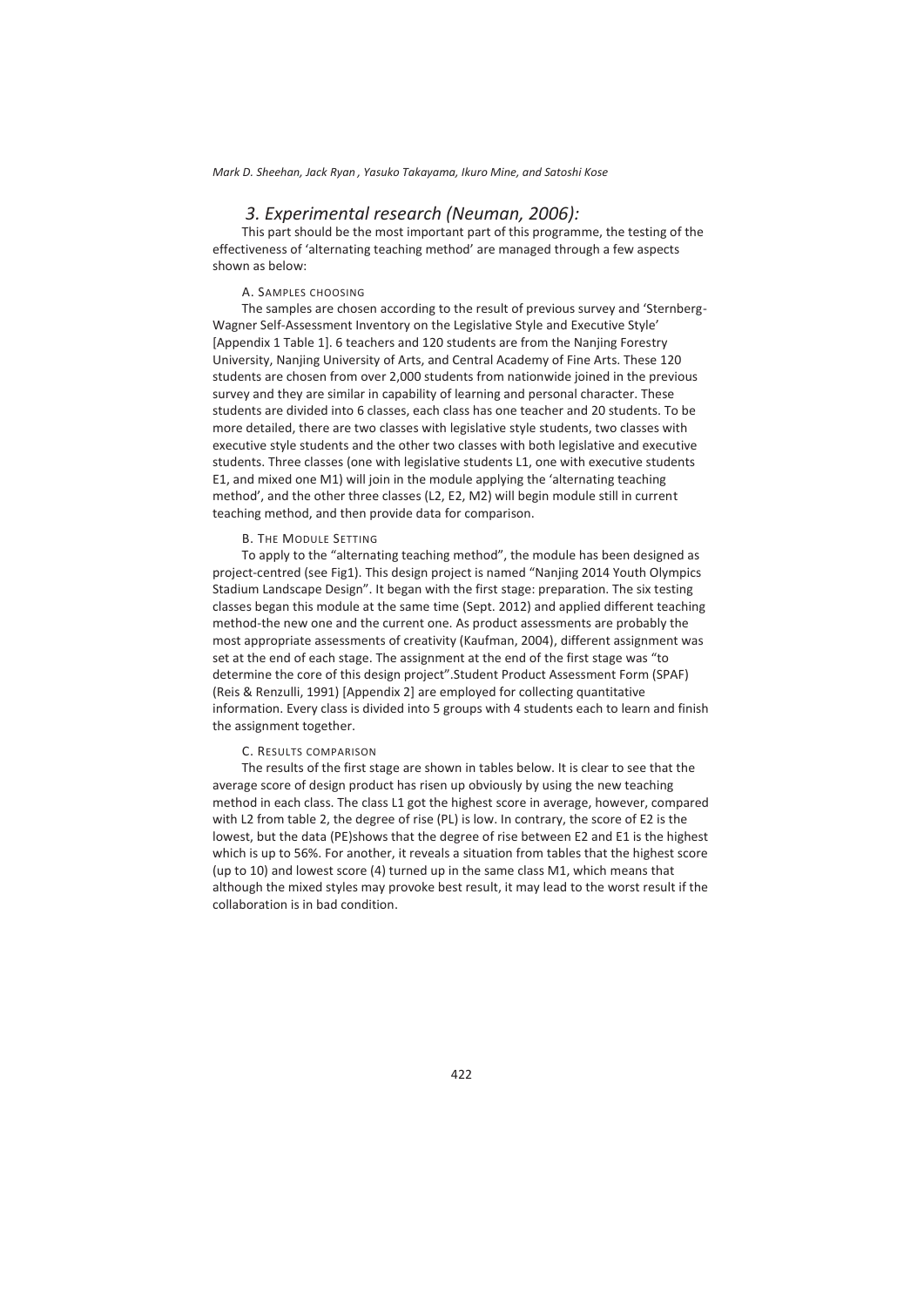#### *Design English collaboration and presentation*

| Class(E) | Group   | Score          | Average<br>score(S) | Class(E)       | Group   | Score          | Average<br>score(S) |   |  |
|----------|---------|----------------|---------------------|----------------|---------|----------------|---------------------|---|--|
|          | Group 1 | 5              |                     |                | Group 1 | 3              |                     |   |  |
|          | Group 2 | $\overline{4}$ |                     |                | Group 2 | 5              |                     |   |  |
| E1       | Group 3 | 5              | $Se1 = 5.6$         | E <sub>2</sub> | Group 3 | 6              | $Se2 = 3.6$         |   |  |
|          | Group 4 | $\overline{7}$ |                     |                | Group 4 | $\overline{2}$ |                     |   |  |
|          | Group 5 | $\overline{7}$ |                     |                | Group 5 | $\overline{2}$ |                     |   |  |
|          | Group 1 | 8              |                     |                | Group 1 | $\overline{7}$ |                     |   |  |
|          | Group 2 | 8              |                     |                | Group 2 | $\overline{9}$ |                     |   |  |
| L1       | Group 3 | 9              | $SI1 = 8.2$         | L2             | Group 3 | 8              | $SI2 = 7.4$         |   |  |
|          | Group 4 | 9              |                     |                | Group 4 | 8              |                     |   |  |
|          | Group 5 | $\overline{7}$ |                     |                | Group 5 | 5              |                     |   |  |
|          | Group 1 | $\overline{4}$ |                     |                |         |                | Group 1             | 5 |  |
|          | Group 2 | $\overline{7}$ |                     |                |         | Group 2        | 3                   |   |  |
| M1       | Group 3 | $\overline{7}$ | $Sm1 = 7.2$         | M <sub>2</sub> | Group 3 | $\overline{7}$ | $Sm2=5.8$           |   |  |
|          | Group 4 | 10             |                     |                | Group 4 | 6              |                     |   |  |
|          | Group 5 | 8              |                     |                | Group 5 | 8              |                     |   |  |

*Table 1a. The result of 'SPAF' in classes Table 1b. The result of 'SPAF' in classes* 

*Taught using 'Alternating teaching method' taught using current teaching method*

| Growth rate (P) | Percentage |
|-----------------|------------|
| PE              | 56%        |
| P <sub>L</sub>  | 10%        |
| <b>PM</b>       | 29%        |

*Table 2. The growth rate of 'SPAF' result after applying new teaching method* 

 *P=(S1-S2)/S2* 

D. Conclusion

 In the following four stages, each stage will take a similar approach to evaluate the effectiveness of the teaching method and finally obtain the average results of the whole programme to evaluate the final efficiency of the 'alternating teaching method', and at the same time, provide opportunities to find new problems.

Evaluating:

 1. Product assessments are probably the most appropriate assessments of creativity (Kaufman, 2004), and as the aim of this research programme, Student Product Assessment Form (SPAF) (Reis & Renzulli, 1991) (Appendix 2) will be employed for 'alternating teaching method'.

 2. According to this assessment and 'Sternberg-Wagner Self-Assessment Inventory on the Legislative Style and Executive Style' a 'Teachers marking criteria' has also been developed, the prototype is shown in (Appendix 1 Table 2).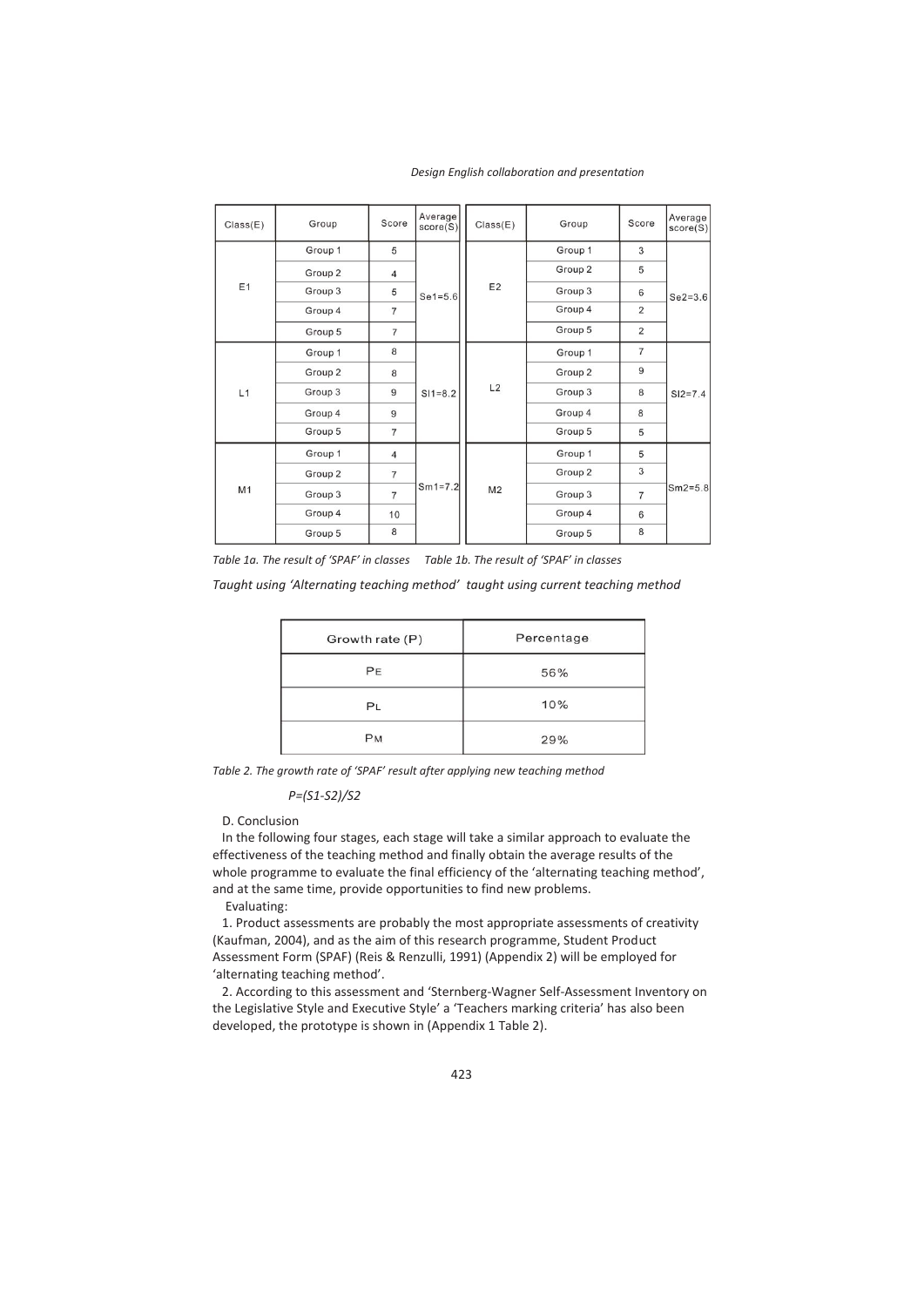## Conclusion

 Creativity has been studied by psychologists, educators, neuroscientists, historians, sociologists, economists, engineers and scholars of all types and considered important in many fields. From the viewpoint of psychology, creativity has been studied as a part of cognitive process, which has developed many new approaches to improve people's creativity. Sternberg's theory of Thinking styles classifies people's thinking styles according to their usual ways of thinking which applies the knowledge of cognitive psychology. His theory suggests that good matches between people' thinking styles and the work they join in lead to success more easier, thus if you have to attend those works which is inconsistent with your thinking style, then you will have to try changing your thinking style to the appropriate one advisedly. Therefore, it is quite critical to identify personal thinking style and the work one deals with.

 What has mentioned above is extremely necessary in Higher Education as most of learners are adult students with mature physical conditions which is hard to developed compared with that of children. There is no doubt that not every design student is of the 'legislative' style, especially in China. Many approaches concerning with improving students' creativity have been introduced in China's universities these years, however, little progress has been made. The primary reason was that these approaches have not been taught with appropriate teaching methods which could match with arrange of thinking styles, especially the 'executive' one. The data of the first stage of this programme has shown the positive result of using the 'alternating teaching method' in a course module, though there are still other various influencing elements in teaching and learning system. More problems and inspirations will be found while the programme is going through to the end and helpfully to achieve further refinement.

## **References**

Teresa, Amabile, 1996, *Creativity in context* Westview Press, Boulder, Colorado Cropley, Arthur J, 2001, *Creativity in Education & Learning-a Guide for Teachers and Educators*, Clays Ltd, St Ives plc

- Csikszentmihalyi, Mihaly, 1996, *Creativity: Flow and the Psychology of Discovery and Invention,* Harper Collins, New York
- Exley, Kate, Reg Dennick , 2004, *Giving a lecture from Presenting to Teaching, 2nd ed,* Routledge, UK
- Fried-Booth, Diana L, 2002, *Project Work,* Oxford University Press
- Gage, Nathaniel L., David C. Berliner, 1975, *Educational Psychology*, Rand Mcnally, Chicago
- Gu, M., "Current China Education Analysing", *China Education Journal*, 104, No 59, (1995): 59-71, China Education Institute; The Development of China Education, People's Education Press.
- Isaksen, Scott G, John P. Gaulin, Robert J. Sternberg, 2005, *A reexamination of Brainstorming Research: Implications for Research and Practice,* Cambridge University Press
- Kaufman, James C., Robert J. Sternberg, 2007, *Resource review: Creativity,* Cambridge University Press
- Mumford, M. D., S. B. Gustafson "Creativity syndrome" *e Integration, Application, and Innovation Psychological Bulletin* Vol 103 No 1 (1988): 27-43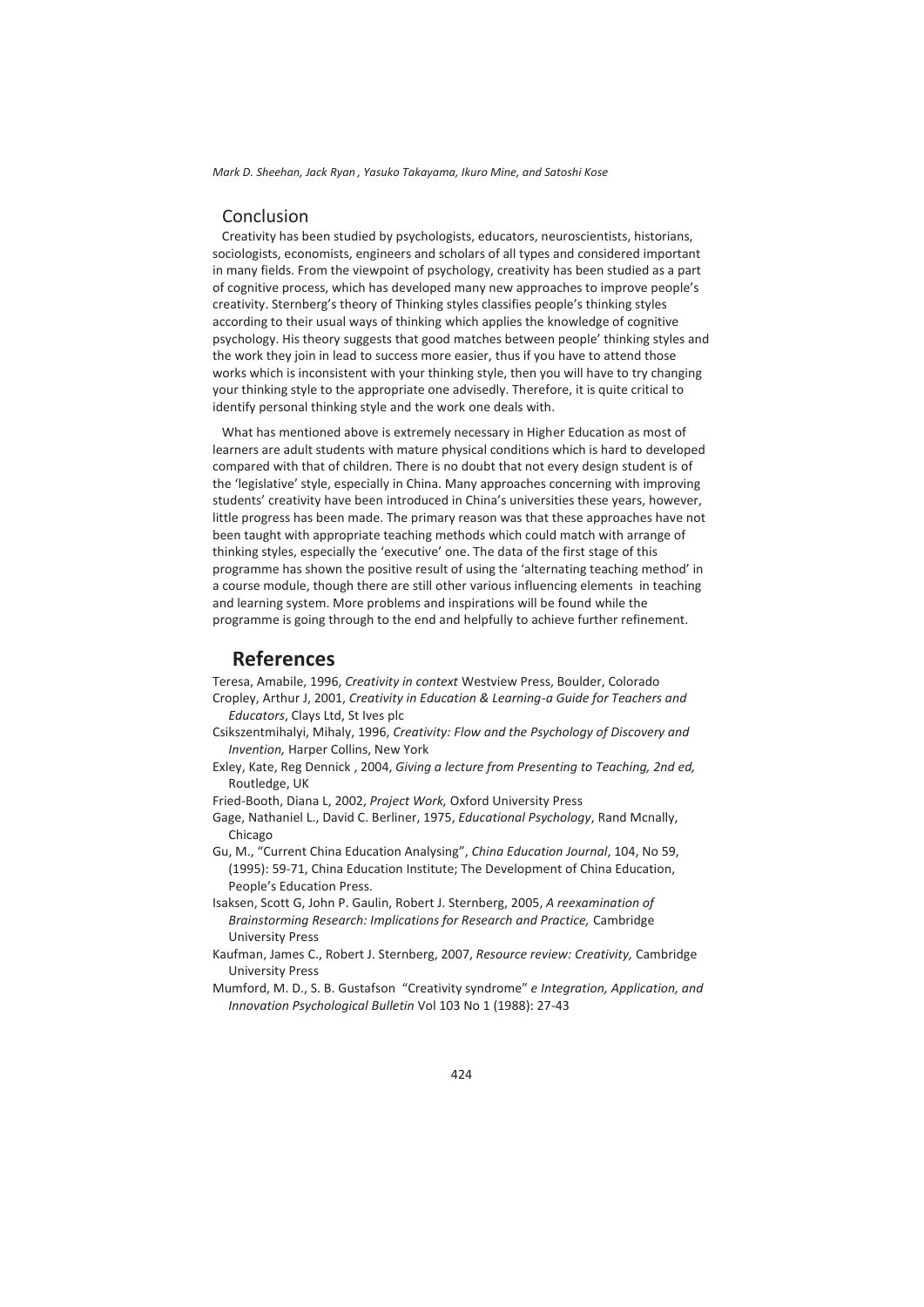- Neuman, Lawrence W, 2006, *Social Research Methods: Qualitative and Quantitative Approaches.*Omegatype Typography, Inc
- Robson, C., 2007, *How to do a Research Project -A Guide for Undergraduate Students,* Blackwell Publishing Ltd.

Sternberg, Robert J., 1999, *Thinking Styles,* Cambridge University Press

Howard, T. J, S. J. Culley, E. Dekoninck , "Describing the creative design process by the integration of engineering design and cognitive psychology literature", *Design Studies* 29, (2008): doi:10.1016/j.destud.2008.01.001, 160-180

Ye, Ping., 2007, *Primary Teaching of Form Design,* Jiangsu Fine Art Press

Yin, Robert K., 2003, *The Application of Case Study Research. 2nd edn.* Thousand Oaks, CA: Sage.

Zhang Li., "Survey on Chinese Undergraduated Design Students Development of Creative Thinking," *China Education Journal* 15 No104, (2008): 37-49

Reis, Sally M., Joseph S. Renzulli, 1991, *The assessment of creative products for gifted and talented students. Gift Child Quarterly*.

Cachia, Romina, Anusca Ferrari, "Joint Research Centre" 2010, http://ftp.jrc.es/EURdoc/JRC59232.pdf

## **Appendix 1**

Table 1: Sternberg-Wagner Self-Assessment Inventory on the Legislative Style and Executive Style (Sternberg, 1999)

Scores criteria: 1= Not at all well 2= Not very well 3= Slightly well; 4= Somewhat well 5= Well; 6= Very well 7= Extremely well

Self-Assessment Inventory on the Legislative Style

- 1.When making decisions, I tend to rely on my own ideas and ways of doing things.
- 2. When faced with a problem, I use my own ideas and strategies to solve it
- 3. I like to play with my ideas and see how far they go
- 4. I like problems where I can try my own way of solving them.
- 5. When working on a task, I like to start with my own ideas.
- 6. Before starting a task, I like to figure out for myself how I will do my work
- 7. I feel happier about a job when I can decide for myself what and how to do it
- 8. I like situations where I can use my own ideas and ways of doing things.

Self-Assessment Inventory on the Executive Style

- 1. When discussing or writing down ideas, I follow formal rules of presentation.
- 2. I like projects that have a clear structure and a set plan and goal.

3. Before starting a task or project, I check to see what method or procedure should be used.

- 4. I like situations in which my role or the way I participate is clearly defined.
- 5. I enjoy working on things that I can do by following directions.
- 6. I am careful to use the proper method to solve any problem.
- 7. I like to figure out how to solve a problem following certain rules.
- 8. I like to follow definite rules or directions when solving a problem or doing a task.

Table 2: Teachers marking criteria for students' work (develop from the questions of Self-Assessment Inventory on Table 1), Total scores = 100%

(Note: the percentage distributed to each question of assessment depends on the degree of ideas expression)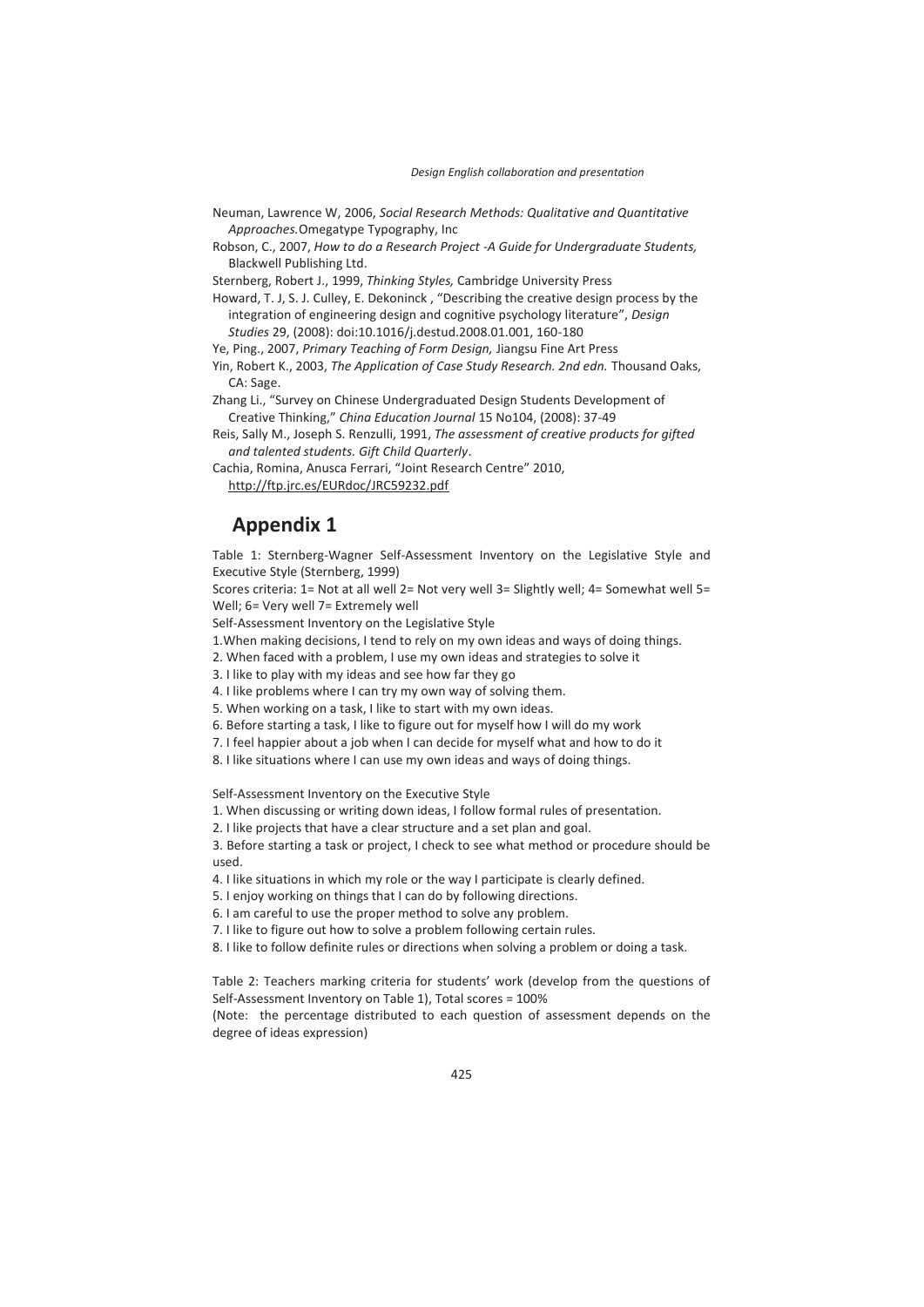1. Has the student shown evidence of reliance on their own ideas and ways of carrying out their design work? (30%)

Criteria: Ideas not seen in other student work or work of other designers before. /Using approaches not seen used before by other students or designers.

2. Has the student shown evidence of doing better in those problems being solved by his own way? (20%)

Criteria; Problem solved by his own way seen carried out completely and efficiently. /Problem solved by using directions seen carried out roughly.

3. Has the student shown evidence of the importance of his idea to the task? (10%)

Criteria: Task not seen achieved without student's idea. /The student's idea makes this task more successful.

4. Does the final work reflect student's general idea from the beginning to the end? (5%)

Criteria: The work has been achieved by the direction of student's idea.

5. Has the student shown evidence of using a special presentation to express his ideas? (10%)

Criteria: Presentation not seen used by other students or designers. /The approach of this presentation seems efficient in expression of ideas

6. Does the project show evidence of being solved by restructuring? (20%)

Criteria: Project not seen achieved following original structure, plan and goal. /The restructuring makes the project be achieved much easier.

7. Has the student show evidence of not being as what others expect to in a task? (5%) Criteria: student's behaviour in the task seems different from what others expect. /The student does better when asked for being what others expect.

# **Appendix 2**

Accordingly, each completed form should be assessed by experimenter and another two experts. They need to rate the first 8 factors separately, and rate the factor 9 together with discussion.